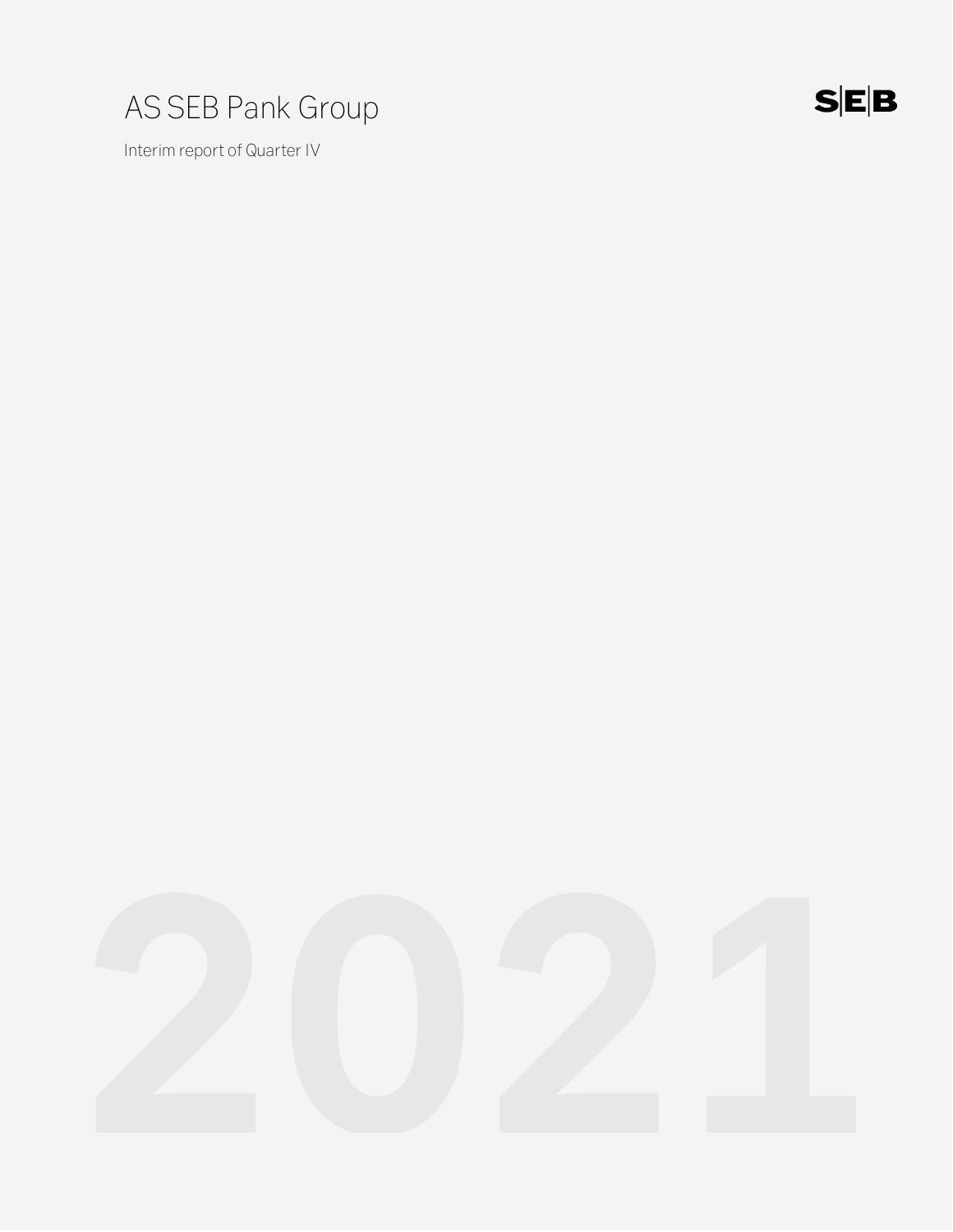### Introduction - general information

### 1. Credit institution

| Company name      | AS SEB Pank                             |
|-------------------|-----------------------------------------|
| Address           | Tornimäe Str. 2, Tallinn 15010, Estonia |
| Registered in     | Republic of Estonia                     |
| Registry date     | 08/12/1995                              |
| Registry code     | 10004252 (Estonian Commercial Register) |
| Phone             | +3726655100                             |
| Fax               | +3726655102                             |
| <b>SWIFT</b>      | EEUHEE2X                                |
| e-mail            | info@seb.ee                             |
| Internet homepage | https://www.seb.ee                      |

#### 2. Auditor

Audit company **Audit Company Ernst & Young Baltic AS** Registry code 10877299 (Estonian Commercial Register) Rävala 4, 10143 Tallinn, Estonia Reporting date 31/12/2021 Reporting period **1 January 2021-31 December 2021** Reporting currency **EUR**), millions

### 3. General information

The 100 per cent owner of AS SEB Pank is the publicly traded parent company Skandinaviska Enskilda Banken AB (publ), which is the parent company of SEB Group, a Nordic provider of financial services with a long history. SEB Group is a leading Nordic financial services group.

SEB is a bank with a unique customer base and market position, it serves customers in home markets and through international network across the globe. SEB holds a forefront position in providing corporate services in Scandinavia and the United Kingdom. SEB provides universal banking services in Sweden and the Baltics. In Germany, the operations have a strong focus on corporate and investment banking based on a full-service offering to corporations, institutional customers, and internationally operating real estate investors. In 2021, SEB decided to broaden the corporate banking business in Europe to include the Netherlands, Austria, and Switzerland. SEB is well positioned to serve corporate customers around the globe, with offices in several international financial centers. SEB's international network is also highly instrumental in offering global financial institutions access to investment opportunities in Nordic assets – an area in which SEB is the leader.

AS SEB Pank is an Estonian financial group belonging to SEB Group, which provides services to private persons, companies, and the public sector.

### 4. Basis for preparation

Skandinaviska Enskilda Banken AB (publ), the parent company of AS SEB Pank, publishes interim reports for SEB Group on web page www.sebgroup.com/ir. The present AS SEB Pank Group interim report is not audited.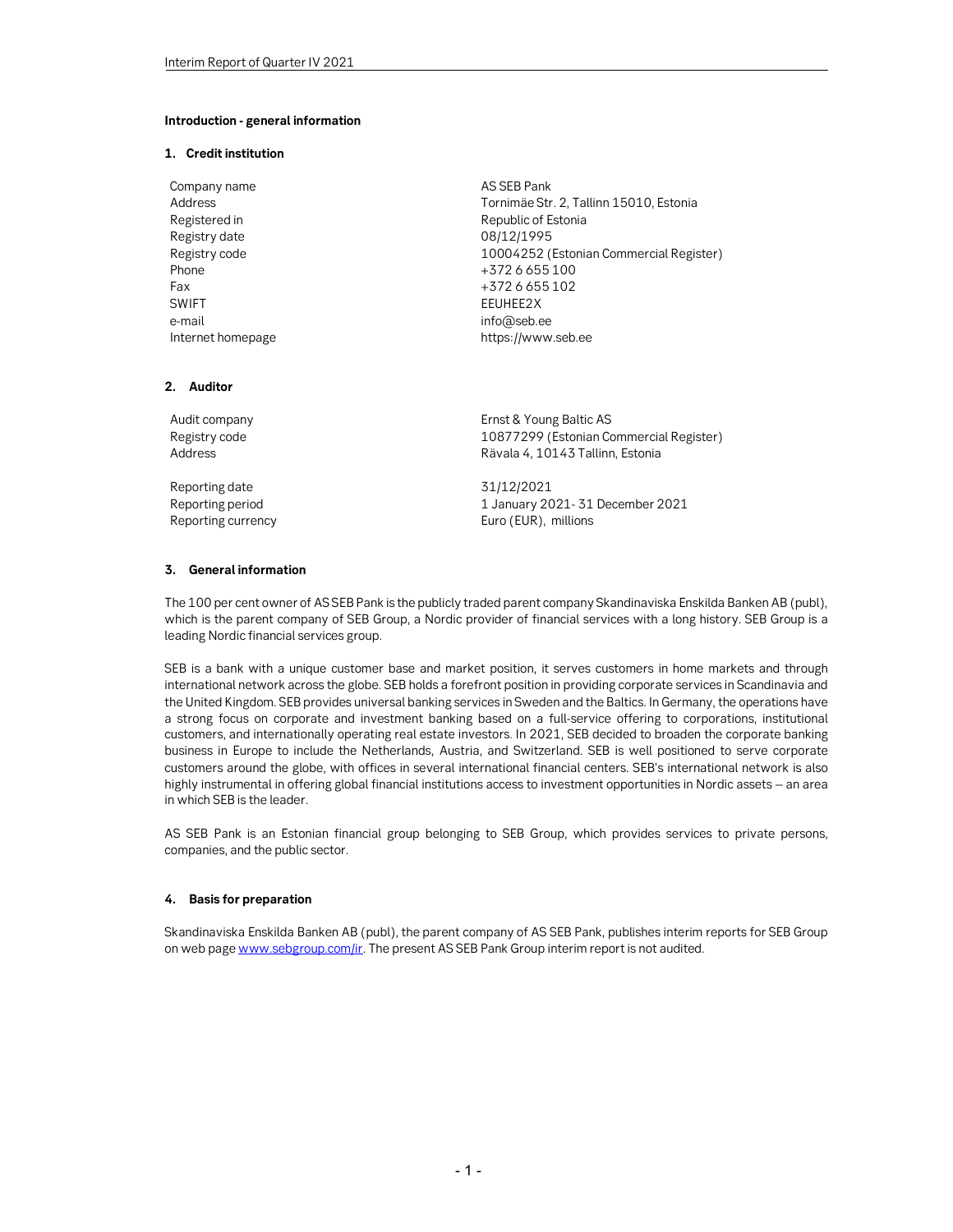### Last year, SEB Eesti financed the Estonian economy with 2 billion euros

Last year, SEB financed new projects worth 1.3 billion euros for companies and 700 million euros for private customers. Demand for loans was highest in the agricultural, forestry, wholesale, and retail trade sectors. The real estate sector has been very active, but also IT, for example. We expect corporate loan demand to increase this year, as 85 per cent of the capacity of Estonian industry had already been used in the second half of last year. This means that companies have to invest in additional production capacity to grow.

SEB is ready to contribute to the continued growth of the Estonian economy – we are interested in financing companies with a growth ambition, a desire to increase productivity and efficiency, and a mission to move towards more sustainable and cleaner management. Rising energy prices and inflation are serious issues for both companies and individuals, and we are ready to help customers manage risks.

### The growth of deposits was still in double digits

Deposits and liquid funds of individuals and companies continued to grow faster than loans last year. Deposits of individuals grew by 16 per cent over the year and those of business customers by 14 per cent. In addition to the constant money printing by central banks, this has also been affected by the sale of several companies, which resulted in an increase in the liquid assets of companies. The rapid growth of household deposits has been driven by high wage growth, continued lower spending on travel and entertainment, and nearly 1 billion euros paid to families in September as a result of the pension reform. Half of the money withdrawn from the second pension pillar had been spent by the end of the year.

#### Two trends: investment and sustainability

While the money withdrawn from the second pension pillar was mainly used for consumption, in general the people of Estonia have started to invest significantly more or at least want to start with it. Demand for personal investment advice has been high for some time, so in the middle of last year, SEB came up with the first robot advice solution in Estonia. Today, almost 3,000 people have started investing with the help of the Robo-Advisor.

High energy prices have reminded consumers that sustainable homes or vehicles are more secure decisions for the future. Only 1.5 per cent of Estonian homes have an A-class and 3.5 per cent a B-class energy label, so the rise in energy prices has a direct impact on Estonian families. We cannot control energy prices, but we can reduce energy consumption, which not only has an economic impact but also helps to save the environment. The focus of SEB is therefore on more favourable loans for the purchase of sustainable homes and vehicles, as well as raising awareness of the footprint of each person in the environment, for the measurement of which we launched a special mobile application at the end of the year.

#### SEB Eesti earned a profit of 99.4 million euros in 2021

The units of SEB Eesti ended 2021 with a profit of 99.4 million euros, which is 12 million more than in 2020. The operating income of SEB was 174.8 million euros and the operating expenses were 62.8 million euros. The profit growth last year was affected by a reduction in the reserves for loan losses – while in 2020, the bank increased reserves by 11 million euros in case loan losses increased, last year, the amount of these reserves was reduced by 3.2 million euros.

Thanks to strong financial results, very high capitalisation, and stable loan quality, the bank distributed 77 million euros in dividends in 2021. In 2021, SEB calculated 15.8 million euros in income tax.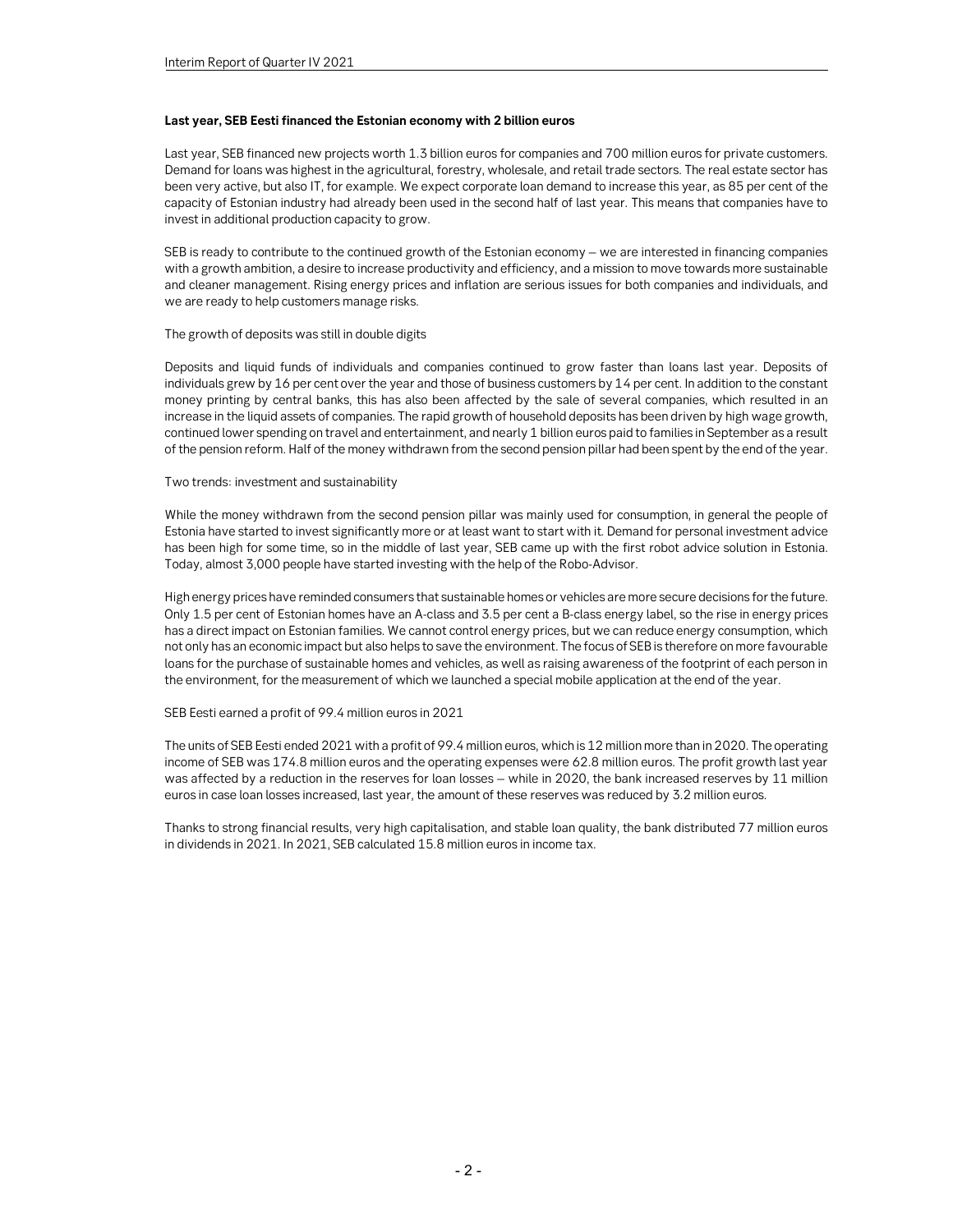# Consolidated financial statements

### 1. Consolidated income statement

| Interim Report of Quarter IV 2021                         |            |            |               |               |
|-----------------------------------------------------------|------------|------------|---------------|---------------|
|                                                           |            |            |               |               |
|                                                           |            |            |               |               |
| <b>Consolidated financial statements</b>                  |            |            |               |               |
| 1. Consolidated income statement                          |            |            |               |               |
| (millions of EUR)                                         |            |            |               |               |
|                                                           | 2021       |            | 2020          |               |
|                                                           | 12 months  |            | QIV 12 months | QIV           |
| Net interest income                                       | 115.3      | 29.2       | 117.0         | 29.3          |
| Net fee and commission income                             | 50.3       | 13.5       | 47.5          | 12.2          |
| Net financial income                                      | 8.8        | 2.4        | 9.7           | 3.1           |
| <b>Dividends</b>                                          | 0.0        | 0.0        | 0.1           | 0.1           |
| Profit and loss from investments in associates            | 0.4<br>0.0 | 0.0        | 0.2<br>0.3    | 0.0<br>$-0.1$ |
| Other operating income<br>Net other income                | 0.4        | 0.3<br>0.3 | 0.6           | $-2.7$        |
| <b>Total operating income</b>                             | 174.8      | 45.4       | 174.8         | 44.4          |
|                                                           |            |            |               |               |
| Personnel expenses                                        | $-45.3$    | $-12.5$    | $-43.6$       | $-11.8$       |
| Depreciation, amortization and impairment of tangible and |            |            |               |               |
| intangible assets                                         | $-7.7$     | $-1.9$     | $-7.8$        | $-1.3$        |
| Other expenses                                            | $-9.8$     | $-3.9$     | $-11.1$       | $-3.6$        |
| <b>Total operating expenses</b>                           | $-62.8$    | $-18.3$    | $-62.5$       | $-16.7$       |
|                                                           |            |            |               |               |
| <b>Profit before credit losses</b>                        | 112.0      | 27.1       | 112.3         | 27.7          |
|                                                           |            |            |               |               |
| Net expected credit losses                                | 3.2        | 2.7        | $-11.0$       | $-2.6$        |
|                                                           |            |            |               |               |
| Profit before income tax                                  | 115.2      | 29.8       | 101.3         | 25.1          |
| Income tax expense                                        | $-15.8$    | $-6.1$     | $-13.9$       | $-4.8$        |
|                                                           |            |            |               |               |
| Net profit for the year                                   | 99.4       | 23.7       | 87.4          | 20.3          |
|                                                           |            |            |               |               |
|                                                           |            |            |               |               |
|                                                           |            |            |               |               |
| Consolidated statement of comprehensive income<br>2.      |            |            |               |               |
| (millions of EUR)                                         |            |            |               |               |
|                                                           | 2021       | 2021       | 2020          | 2020          |
|                                                           | 12 months  |            | QIV 12 months | QIV           |
| Net profit for the year                                   | 99.4       | 23.7       | 87.4          | 20.3          |
| Other comprehensive income for the year                   |            |            |               |               |
|                                                           |            |            |               |               |

# 2. Consolidated statement of comprehensive income

| 115.2                    | 29.8                     | 101.3                    | 25.1                  |
|--------------------------|--------------------------|--------------------------|-----------------------|
| $-15.8$                  | $-6.1$                   | $-13.9$                  | $-4.8$                |
| 99.4                     | 23.7                     | 87.4                     | 20.3                  |
|                          |                          |                          |                       |
|                          |                          |                          |                       |
|                          |                          |                          |                       |
|                          |                          |                          | 2020                  |
| 12 months                |                          |                          | QIV                   |
| 99.4                     | 23.7                     | 87.4                     | 20.3                  |
| $\overline{\phantom{a}}$ | $\overline{\phantom{a}}$ | $\overline{\phantom{a}}$ |                       |
| 99.4                     | 23.7                     | 87.4                     | 20.3                  |
|                          | 2021                     | 2021                     | 2020<br>QIV 12 months |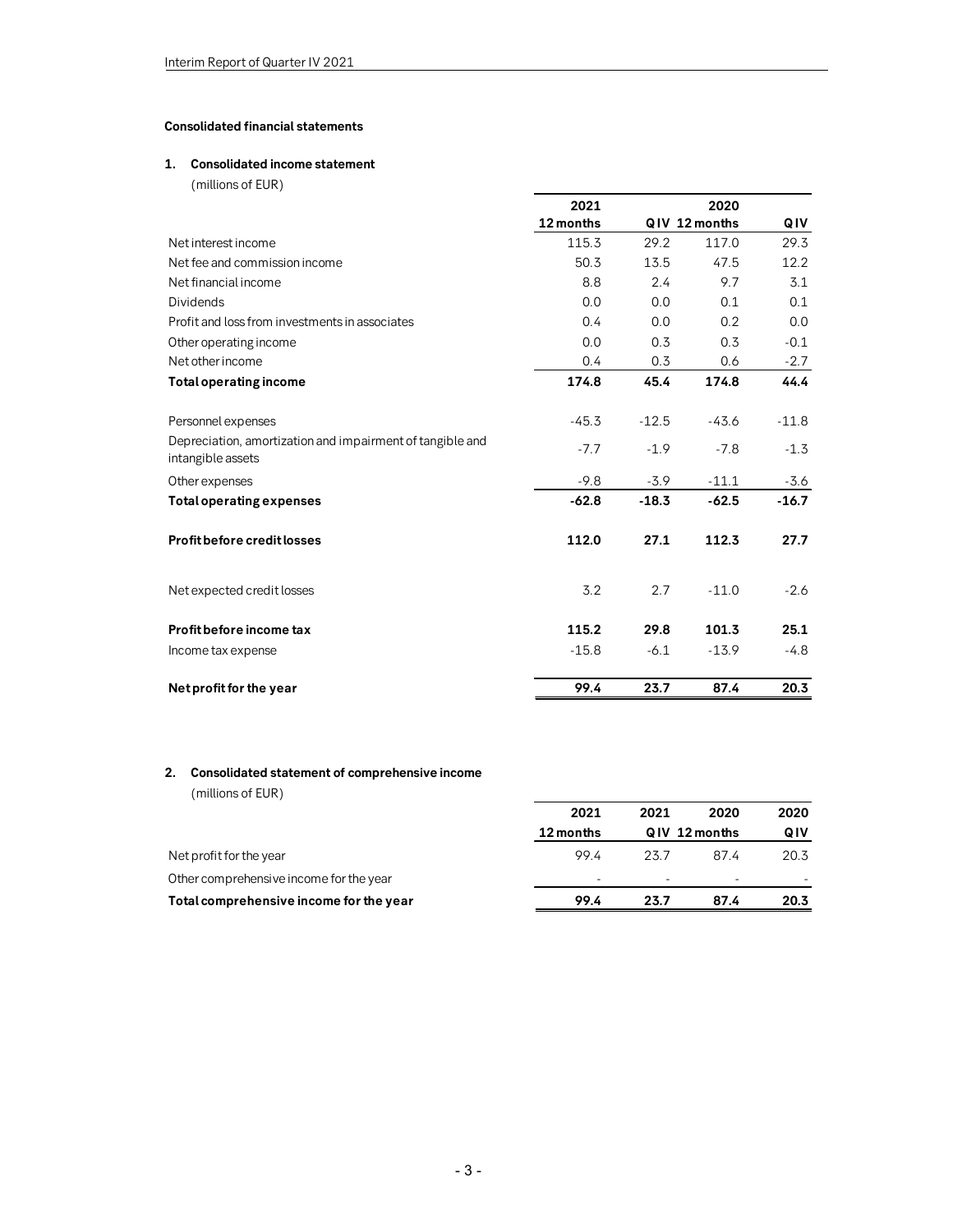# 3. Consolidated statement of financial position

| Interim Report of Quarter IV 2021                         |                       |         |
|-----------------------------------------------------------|-----------------------|---------|
|                                                           |                       |         |
|                                                           |                       |         |
| <b>Consolidated statement of financial position</b><br>3. |                       |         |
| (millions of EUR)                                         |                       |         |
|                                                           |                       |         |
| Assets                                                    | 31/12/2021 31/12/2020 |         |
| Cash and balances with central bank                       | 1,339.0               | 493.2   |
| Loans to credit institutions                              | 231.2                 | 765.7   |
| Loans to the public                                       | 6,040.4               | 5,908.0 |
| Debt securities                                           | 227.1                 | 227.1   |
| Derivatives                                               | 6.1                   | 6.6     |
| Equity instruments                                        | 4.7                   | 9.6     |
| Investments in associates                                 | 1.7                   | 1.4     |
| Intangible assets                                         | 4.7                   | 5.0     |
| Property, plant and equipment                             | 9.9                   | 10.6    |
| Right of use assets                                       | 16.6                  | 18.0    |
| Investment property                                       | 2.4                   | 0.0     |
| Other assets                                              | 40.1                  | 28.2    |
| Prepaid expenses and accrued income                       | 16.0                  | 16.5    |
| <b>Total assets</b>                                       | 7,939.9               | 7,489.9 |
| Liabilities and equity                                    |                       |         |
| <b>Liabilities</b>                                        |                       |         |
| Deposits from central banks and credit institutions       | 914.0                 | 1,002.7 |
| Deposits and borrowings from the public                   | 5,790.7               | 5,273.8 |
| Derivatives                                               | 5.0                   | 7.9     |
| Current income tax liabilities                            | 5.0                   | 9.0     |
| Deferred income tax liabilities                           | 2.1                   | 5.3     |
| Provisions                                                | 6.2                   | 4.5     |
| Other liabilities                                         | 136.1                 | 108.8   |
| Accrued expenses and prepaid income                       | 10.0                  | 30.2    |
| <b>Total liabilities</b>                                  | 6,869.1               | 6,442.2 |
| Equity                                                    |                       |         |
| Share capital                                             | 42.5                  | 42.5    |
| Share premium                                             | 86.3                  | 86.3    |
| Other reserves                                            | 19.4                  | 19.4    |
| Retained earnings                                         | 922.6                 | 899.5   |
| <b>Total equity</b>                                       | 1,070.8               | 1,047.7 |
| <b>Total liabilities and equity</b>                       | 7,939.9               | 7,489.9 |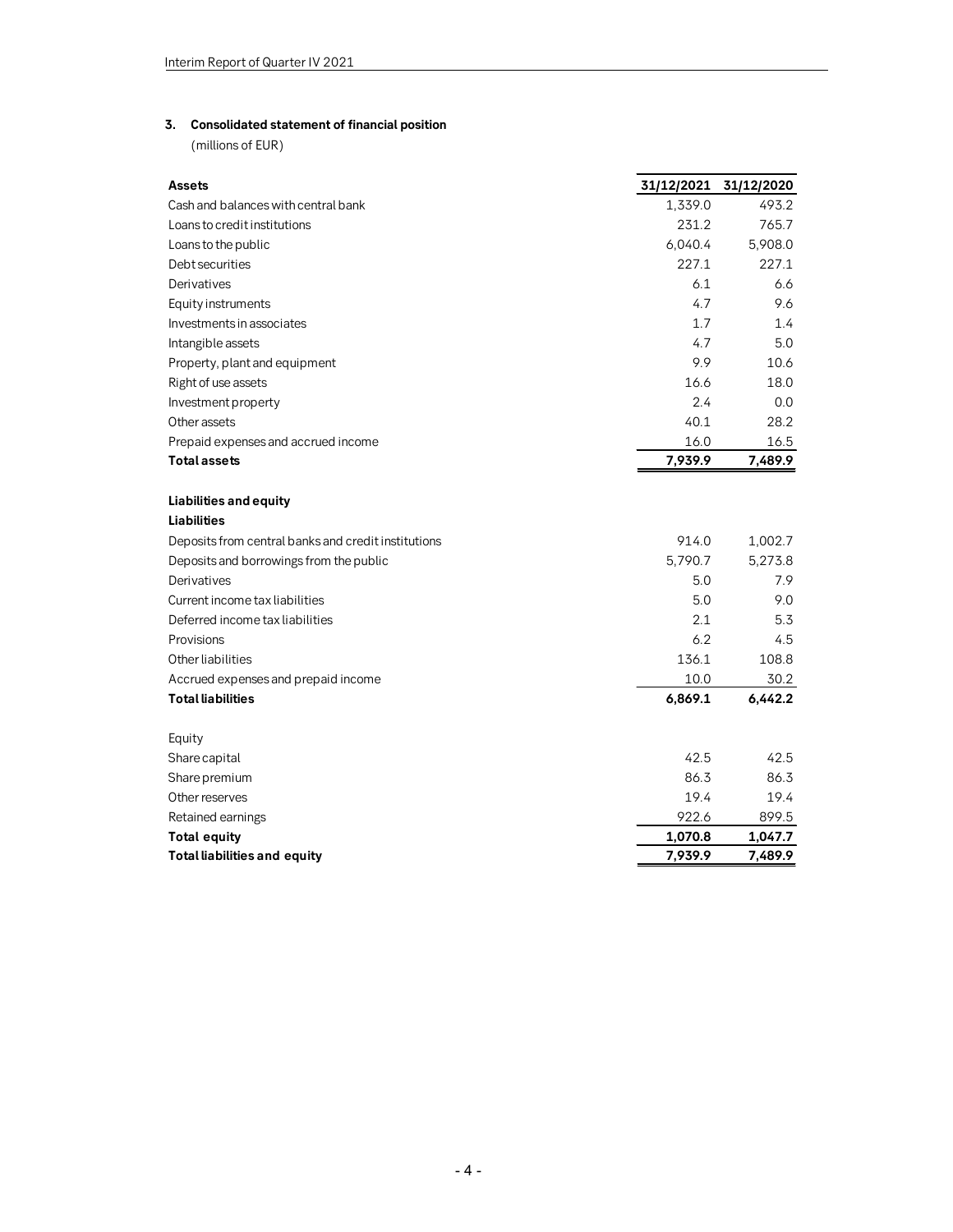# 4. Changes in consolidated shareholders' equity

| Interim Report of Quarter IV 2021                  |                          |                          |                          |                               |          |
|----------------------------------------------------|--------------------------|--------------------------|--------------------------|-------------------------------|----------|
| Changes in consolidated shareholders' equity<br>4. |                          |                          |                          |                               |          |
| (millions of EUR)                                  |                          |                          |                          |                               |          |
|                                                    |                          |                          |                          |                               | Total    |
|                                                    | <b>Share</b>             | <b>Share</b>             |                          | <b>Retained shareholders'</b> |          |
|                                                    | capital                  |                          | premium Reserves         | profit                        | equity   |
| Balance at 01 January 2020                         | 42.5                     | 86.3                     | 19.4                     | 911.5                         | 1,059.7  |
| Net profit for the year                            | $\overline{\phantom{a}}$ | $\overline{\phantom{0}}$ | $\overline{\phantom{a}}$ | 87.4                          | 87.4     |
| Total comprehensive income for the period          |                          |                          | $\blacksquare$           | 87.4                          | 87.4     |
| <b>Dividends</b>                                   |                          |                          | $\overline{a}$           | $-100.0$                      | $-100.0$ |
| Other*                                             |                          |                          |                          | 0.6                           | 0.6      |
| Balance at 31 December 2020                        | 42.5                     | 86.3                     | 19.4                     | 899.5                         | 1,047.7  |
|                                                    |                          |                          |                          |                               |          |
| Balance at 01 January 2021                         | 42.5                     | 86.3                     | 19.4                     | 899.5                         | 1,047.7  |
| Net profit for the year                            |                          | $\overline{a}$           | $\overline{a}$           | 99.4                          | 99.4     |
| Total comprehensive income for the period          |                          |                          | $\blacksquare$           | 99.4                          | 99.4     |
| <b>Dividends</b>                                   |                          |                          | $\overline{\phantom{a}}$ | $-77.0$                       | $-77.0$  |
| Other*                                             |                          |                          | $\overline{\phantom{a}}$ | 0.7                           | 0.7      |
| Balance at 31 December 2021                        | 42.5                     | 86.3                     | 19.4                     | 922.6                         | 1,070.8  |

# 5. Consolidated cash flow statement

| Total comprehensive income for the period         |      |      |      | 99.4      | 99.4      |
|---------------------------------------------------|------|------|------|-----------|-----------|
| <b>Dividends</b>                                  |      |      |      | $-77.0$   | $-77.0$   |
| Other*                                            |      |      |      | 0.7       | 0.7       |
| Balance at 31 December 2021                       | 42.5 | 86.3 | 19.4 | 922.6     | 1,070.8   |
| * Long Term Incentive programmes                  |      |      |      |           |           |
| <b>Consolidated cash flow statement</b><br>5.     |      |      |      |           |           |
| (millions of EUR)                                 |      |      |      |           |           |
|                                                   |      |      |      | 2021      | 2020      |
|                                                   |      |      |      | 12 months | 12 months |
| Cash flow from operating activities               |      |      |      | 520.3     | 403.9     |
| Cash flow from investment activities              |      |      |      | $-2.6$    | $-71.7$   |
| Cash flow from financing activities               |      |      |      | $-81.7$   | $-104.7$  |
| Net change in cash and cash equivalents           |      |      |      | 436.0     | 227.5     |
| Cash and cash equivalents at the beginnig of year |      |      |      | 1,082.0   | 850.0     |
| Net foreign exchange difference                   |      |      |      | $-6.9$    | 4.5       |
| Net change in cash and cash equivalents           |      |      |      | 436.0     | 227.5     |
| Cash and cash equivalents at the end of period    |      |      |      | 1,511.1   | 1,082.0   |